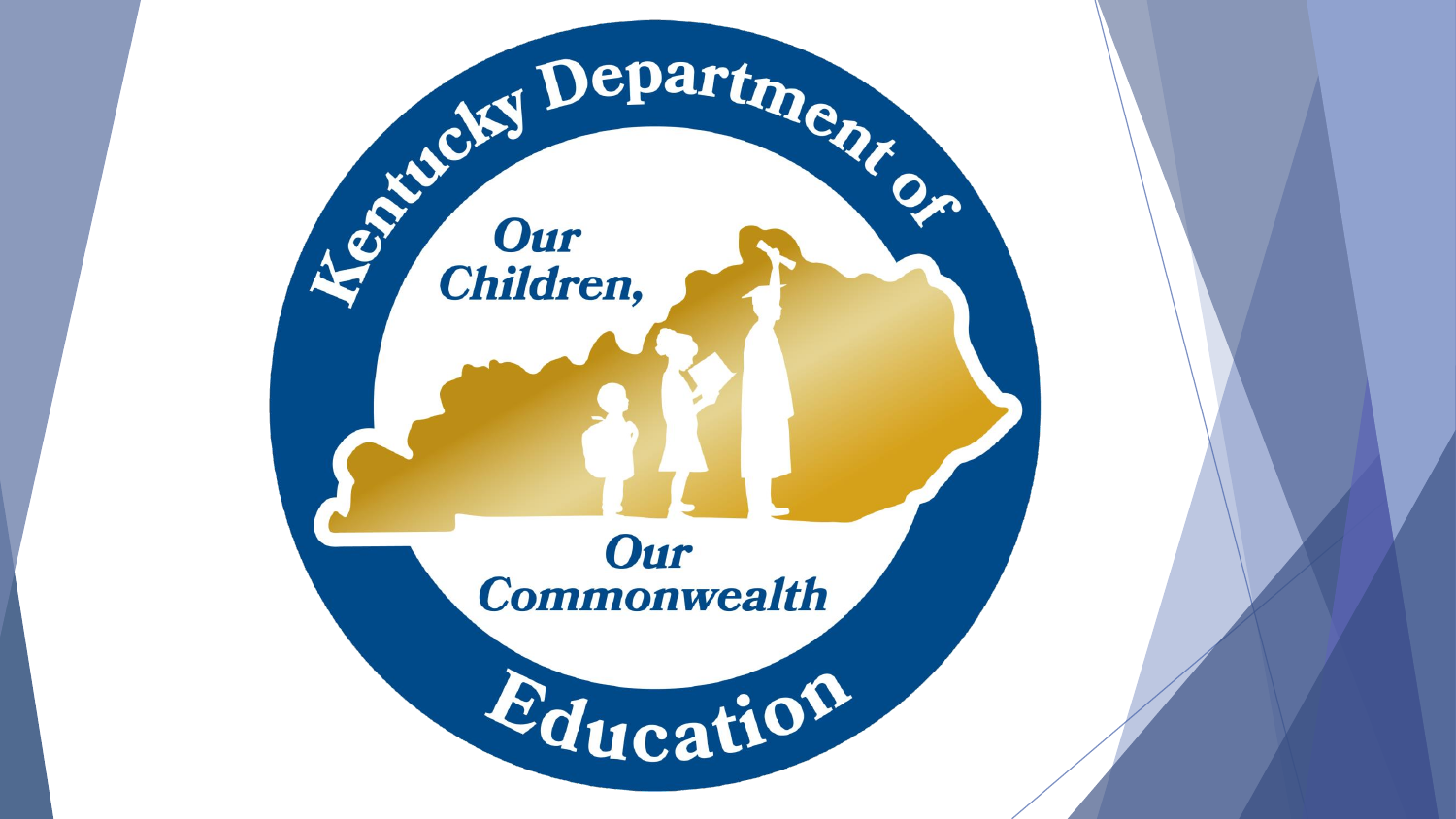# Title IV, Part A Effective Use of Technology

Division of Student Success

Office of Continuous Improvement and Support

Departme.

Our **Commonwealth** 

 $E_{\text{ducati}}$ 

Agencies

**Our**<br>Children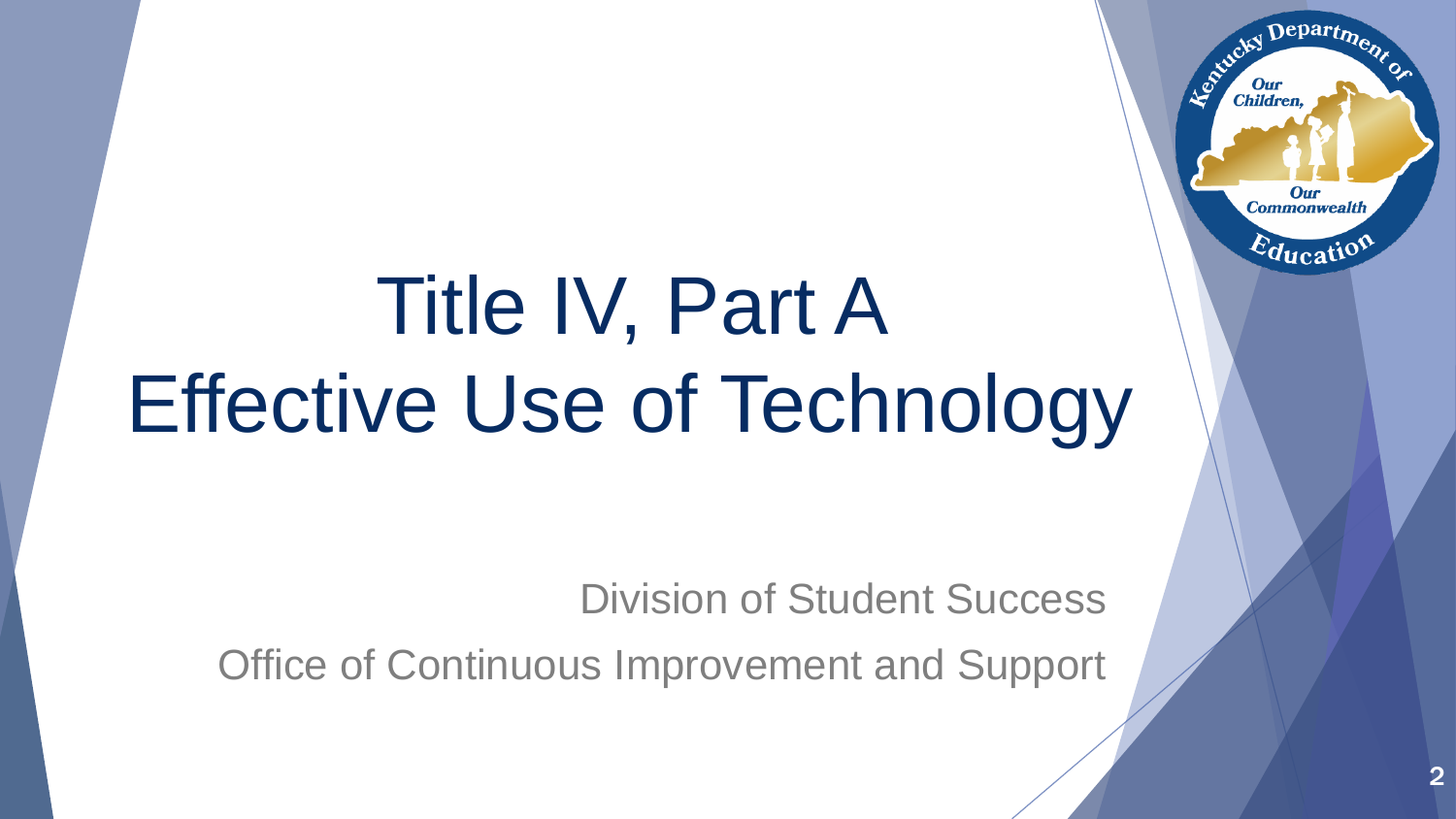### Distribution of Funds

- Districts that receive \$30,000 or more must conduct a Comprehensive Needs Assessment and select activities based on the results of that assessment.
- With an allocation over \$30,000, districts must spend a portion of their allocation on Effective Use of Technology

 $\epsilon$  Depart<sub>m</sub>

Our **Commonwealth** 

 $E_{\text{ducati}}$ 

Agentucky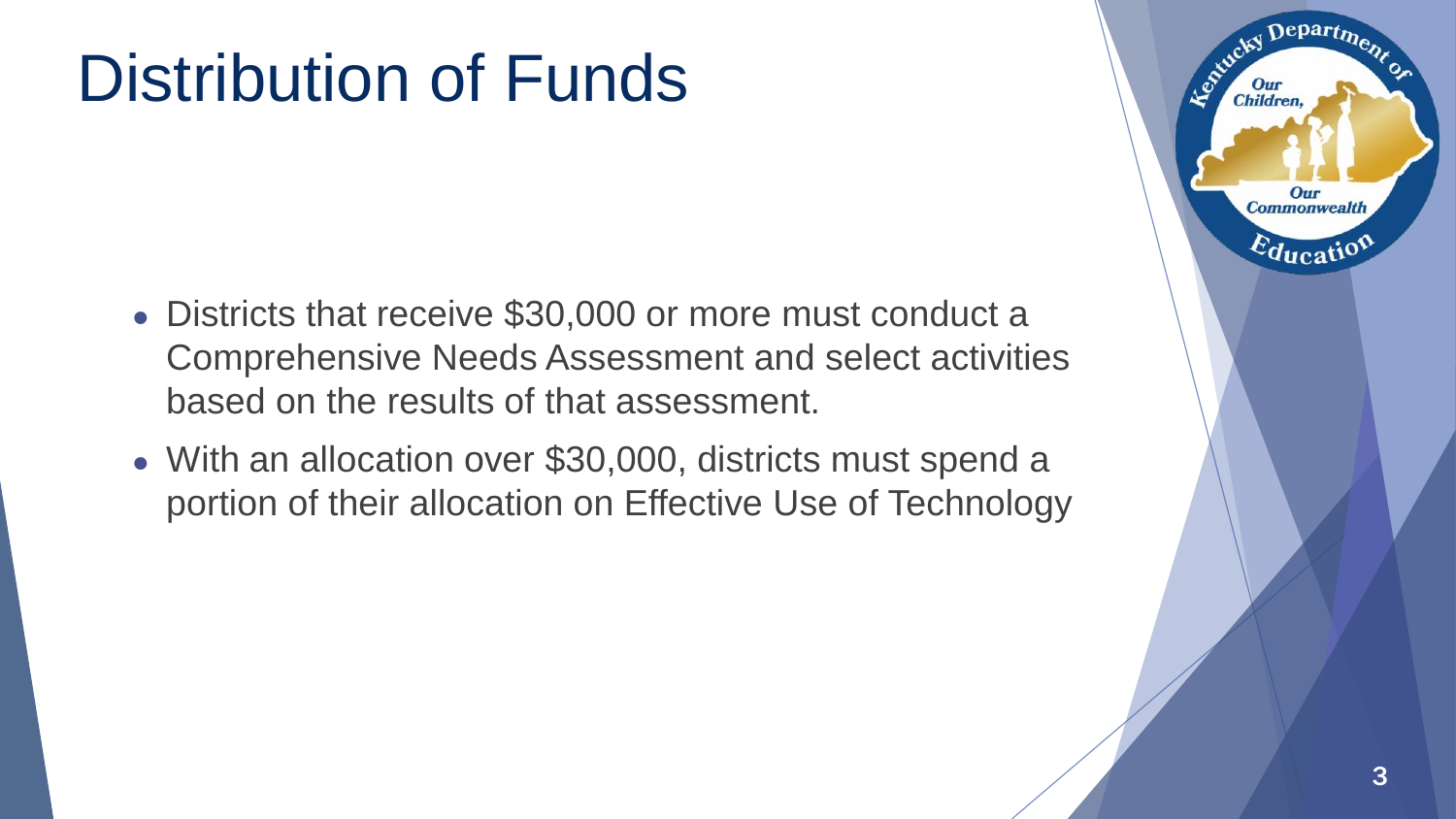### How much is "a portion"?

- An amount that is reasonable in funding an activity that supports this content area.
- ▶ Funds can be blended with other funding sources (including Title II) to provide professional development to support the effective use of educational technology.
- ▶ Example: Districts can use funds to pay for a sub using Title IV, Part A funds for an ongoing PD on using technology that is also being funded with Title II or district funds (must be supplemental).

Depart<sub>m</sub>

Our **Commonwealth** 

 $E_{\text{ducati}}$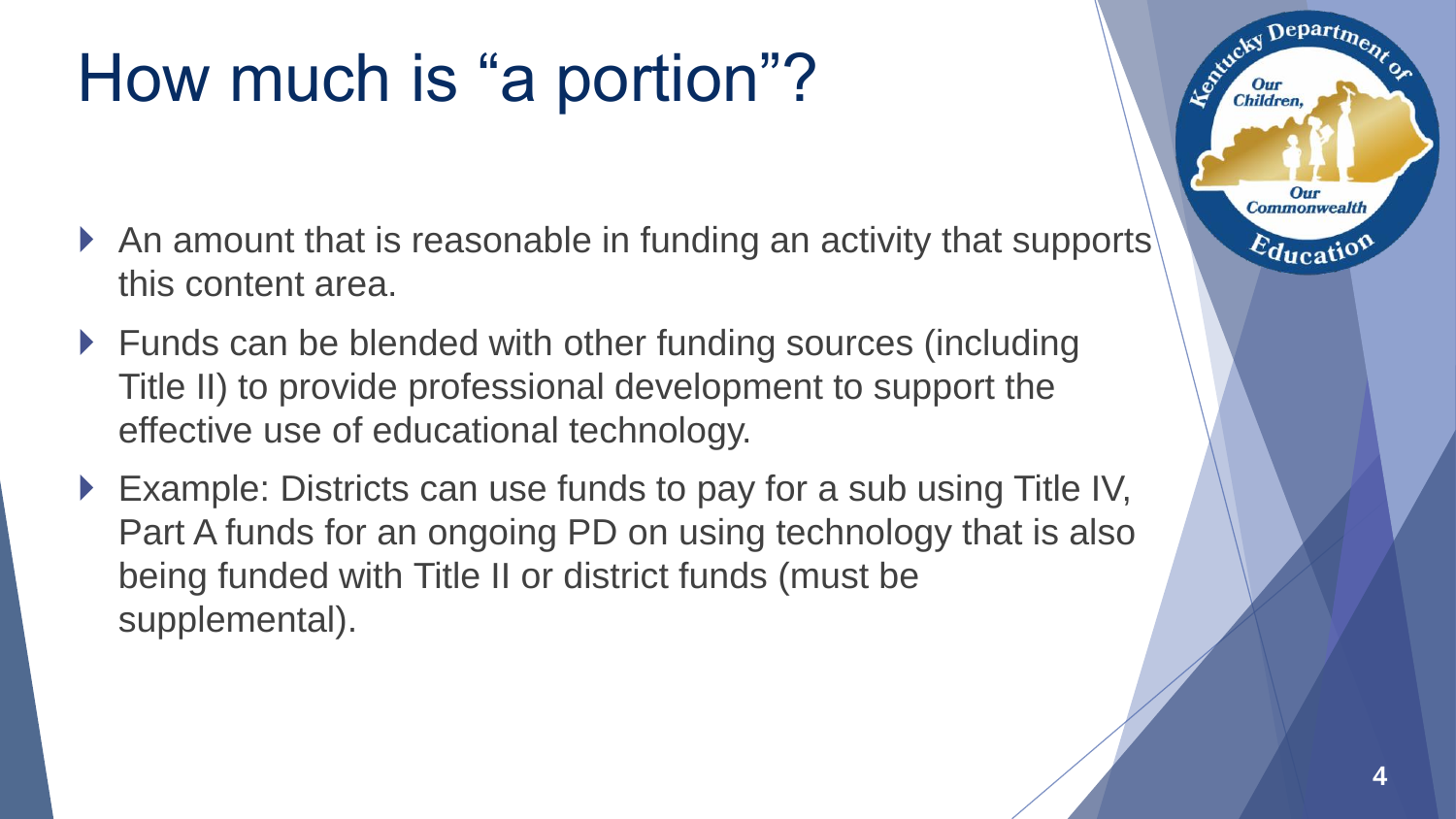### Supplement/Not Supplant

Section 4110 requires that SSAE program funds be used to supplement, and not supplant, non-Federal funds that would otherwise be used for activities authorized under the SSAE program.

This means that an LEA may not use SSAE program funds to carry out activities that would otherwise be paid for with State or local funds.

In determining whether a particular use of funds would violate the nonsupplanting requirement, LEAs should consider matters such as whether the cost involved is currently paid for using State or local funds or whether the cost involved is for an activity that is required by State or local law.

In no event may LEAs decrease the amount of State or local funds used to pay the cost of an activity simply because of the availability of the SSAE program funds.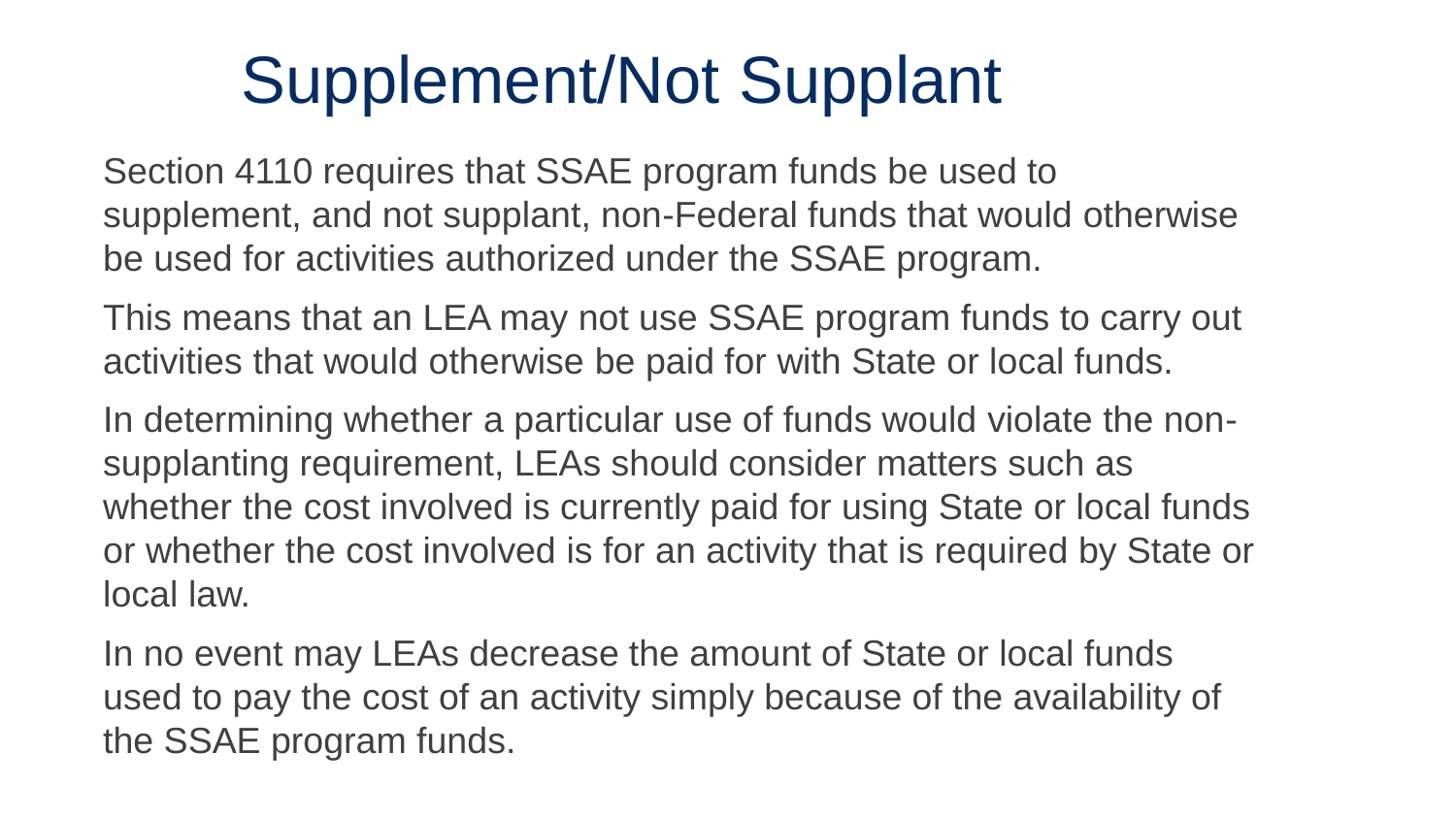## Purchasing Technology

- ▶ Only 15% of funds in the Effective Use of Technology content area may be used to build technology capacity and infrastructure, which includes procuring and ensuring quality of content, and purchasing devices, equipment and software to increase readiness. This is **not** 15% of the district's entire allocation. (p. 35 of the Non-Regulatory Guidance)
- ▶ At least 85% of the educational technology funds must be used to support professional learning to enable the effective use of educational technology. (p. 37 of the Non-Regulatory Guidance)

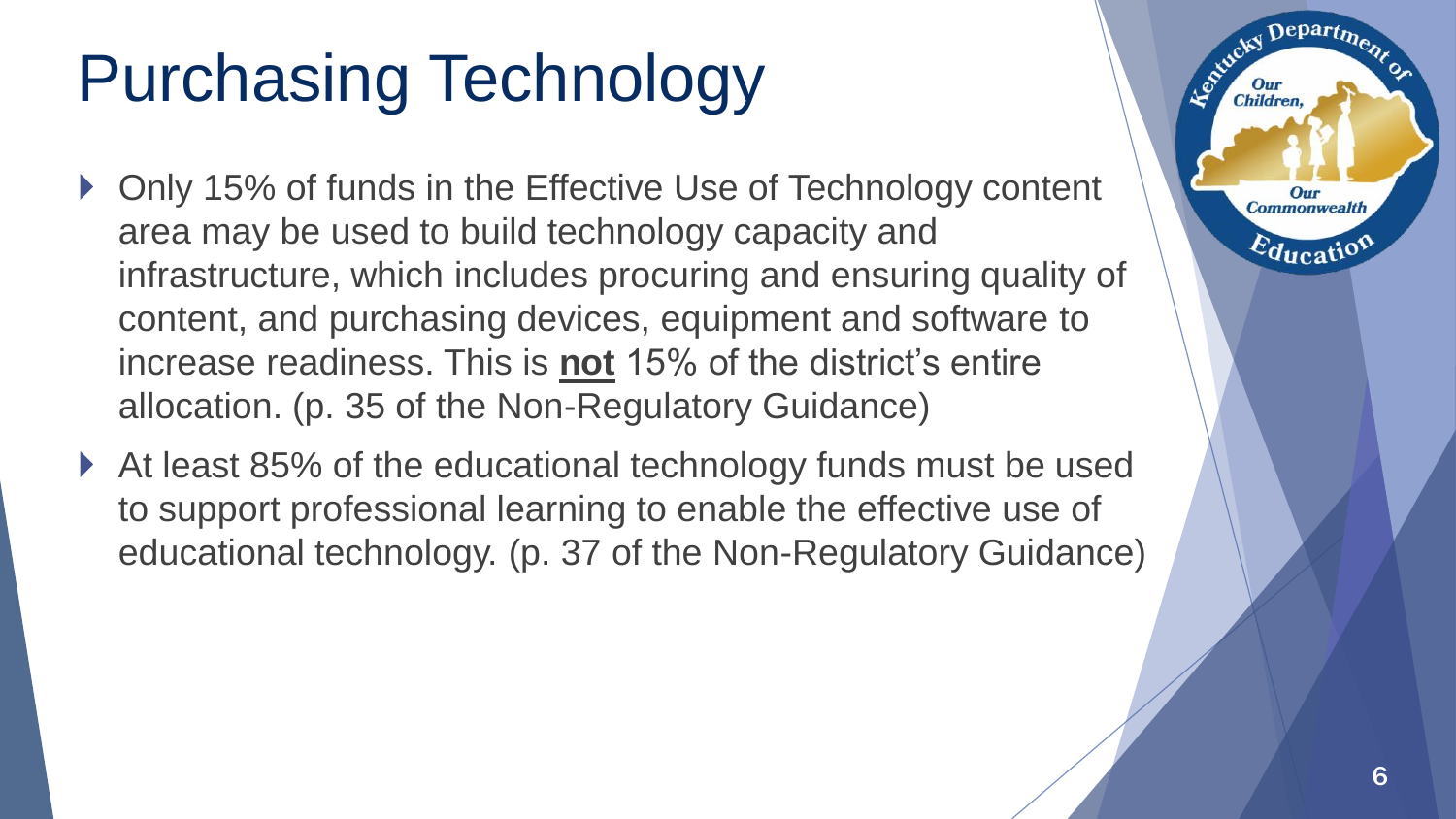### Professional Development

- ▶ Needs to be sustained, intensive, collaborative, job-embedded, data-driven, and classroom focused
- ▶ Cannot be stand-alone, one-day, or short term workshops

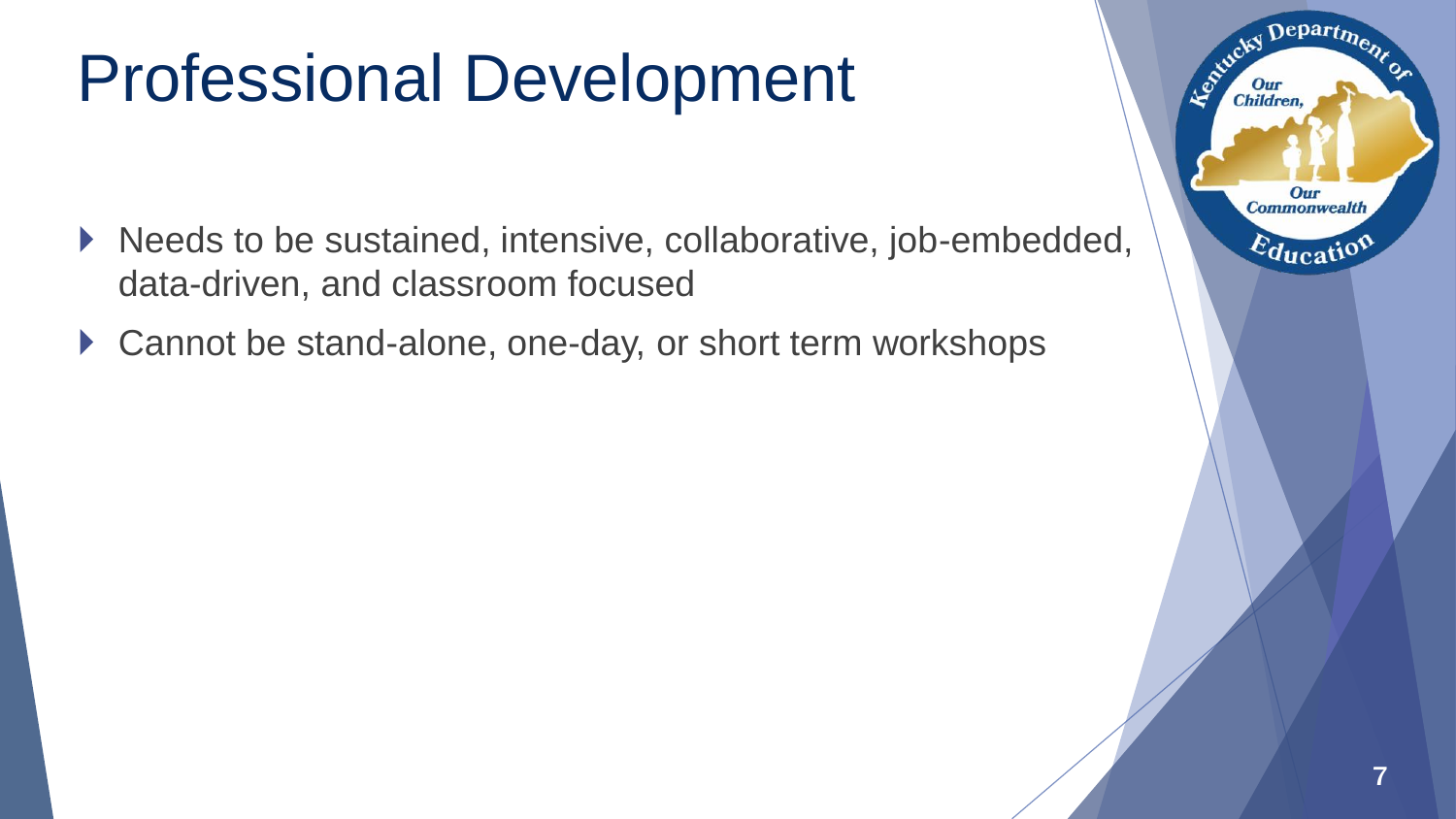### Use of Funds around the State

#### Professional Development

- Google classroom, Google certification, and other Google PD
- Digital citizenship
- Using educational devices in the classroom, including interactive boards, to get the most use out of the educational technology
- Training on educational programs including grading and assessment programs and educational learning programs
- Training to increase the effective use of existing technology
- Job-imbedded PD using SAMR model (Substitution, Augmentation, Modification, and Redefinition)

epart<sub>m</sub>

Our **Commonwealtl** 

 $E_{\text{ducati}}$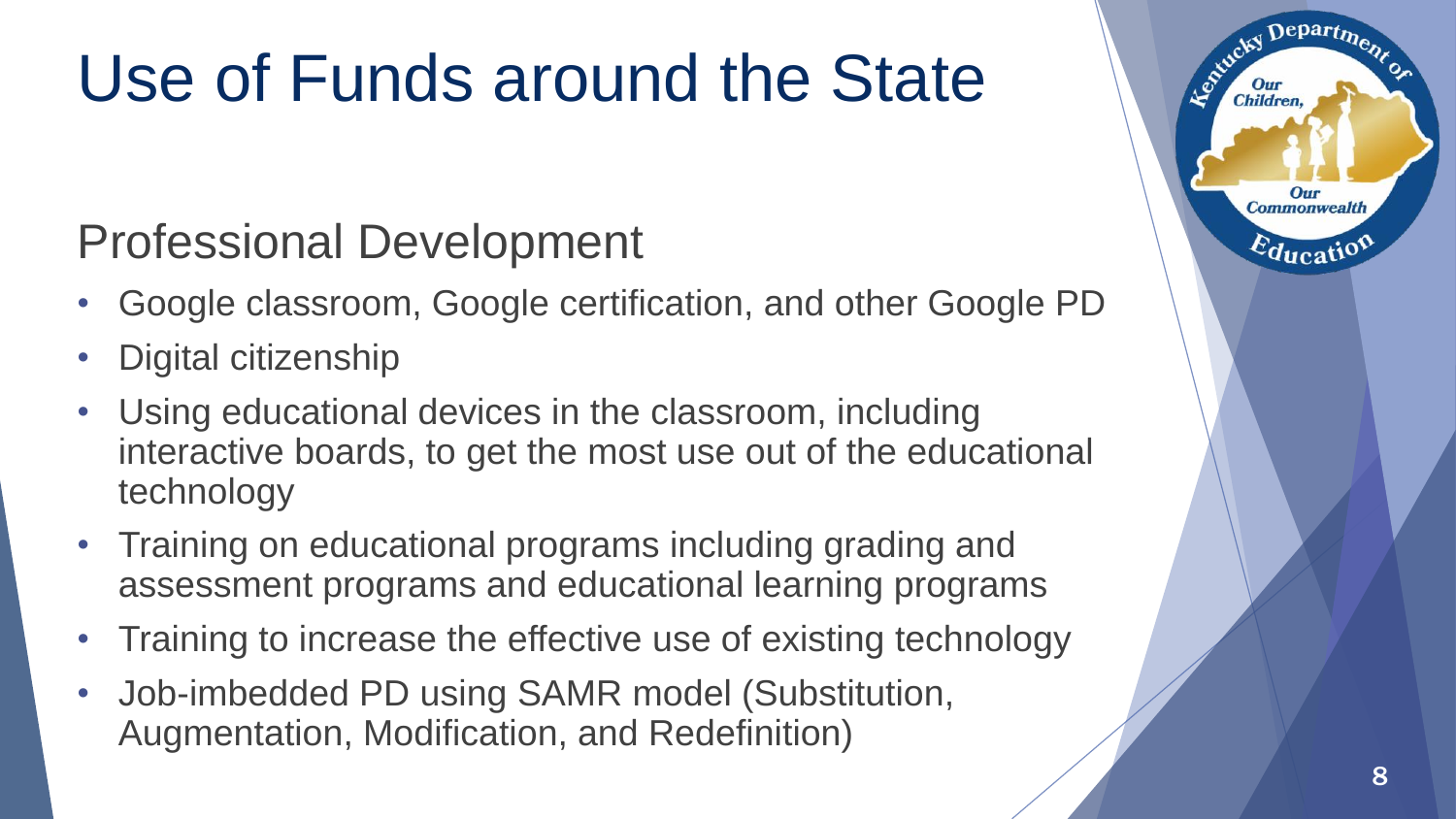## Use of Funds around the State (cont.)

- ▶ Stipends for teachers attending training outside their contracted time
- Substitutes to cover classrooms
- Registration and travel costs associated with professional development conferences and trainings
- ▶ Paying consultant fees or stipends for technology coach to provide professional development

epart<sub>m</sub>

Our **Commonwealth** 

 $E_{\text{ducati}}$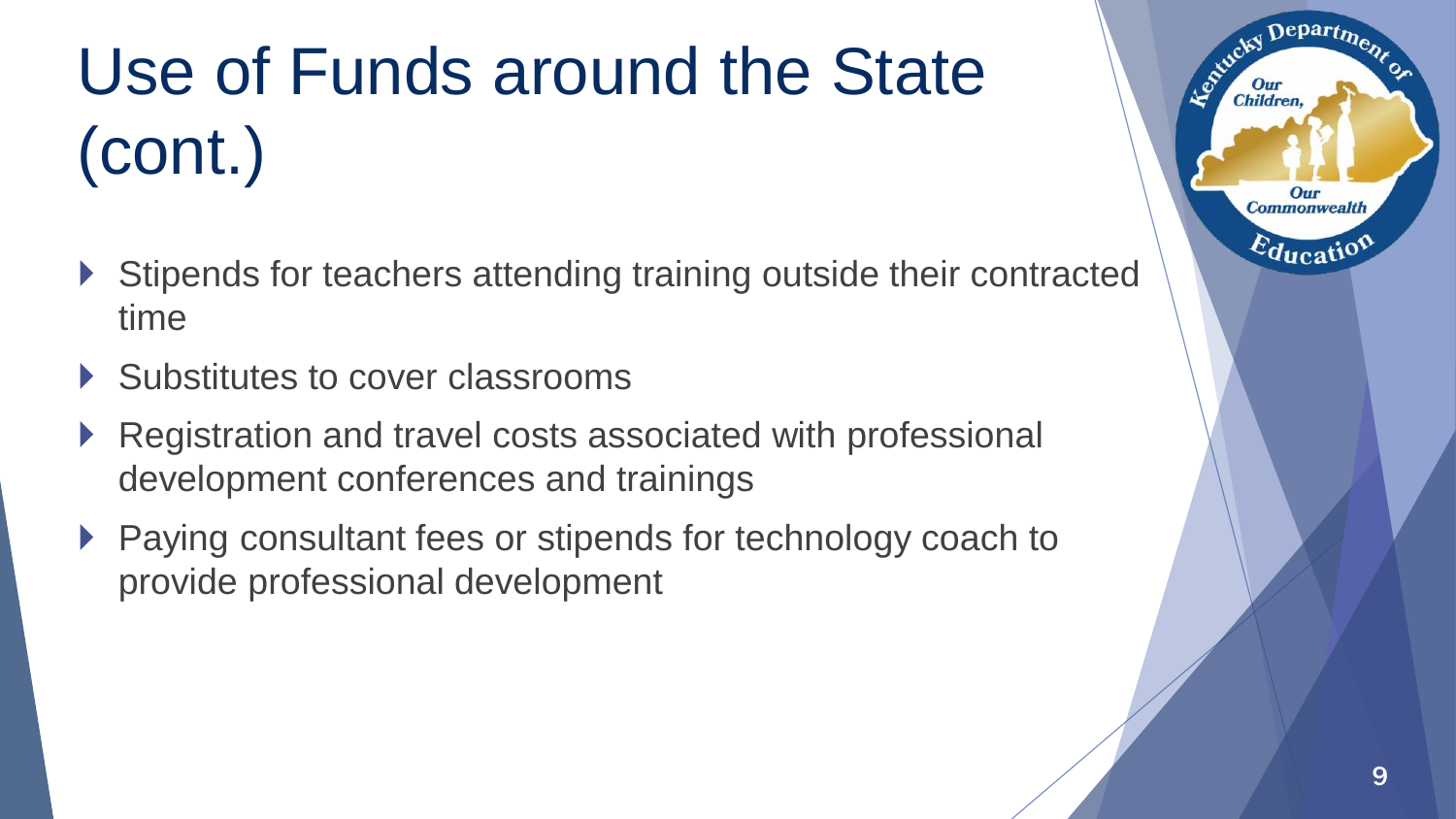## District's Use of Funds to Purchase **Technology**

- ▶ Chromebooks
- ▶ Digital instructional resources resources that are supplemental in nature or enhance teaching and learning
- ▶ Hardware, software, platforms and devices that are not integral to the running of a program or activity that would be supported under Well-Rounded Education or Safe and Healthy Students
	- Examples: General assessment software, iPads, Chromebooks, general educational platforms.
- ▶ Technology items purchased to enhance or enrich teaching and learning falls under the special 15% rule.

epart<sub>m</sub>

**Commonwealtl** 

 $E_{\text{ducati}}$ 

Leo<sup>xide</sup>ky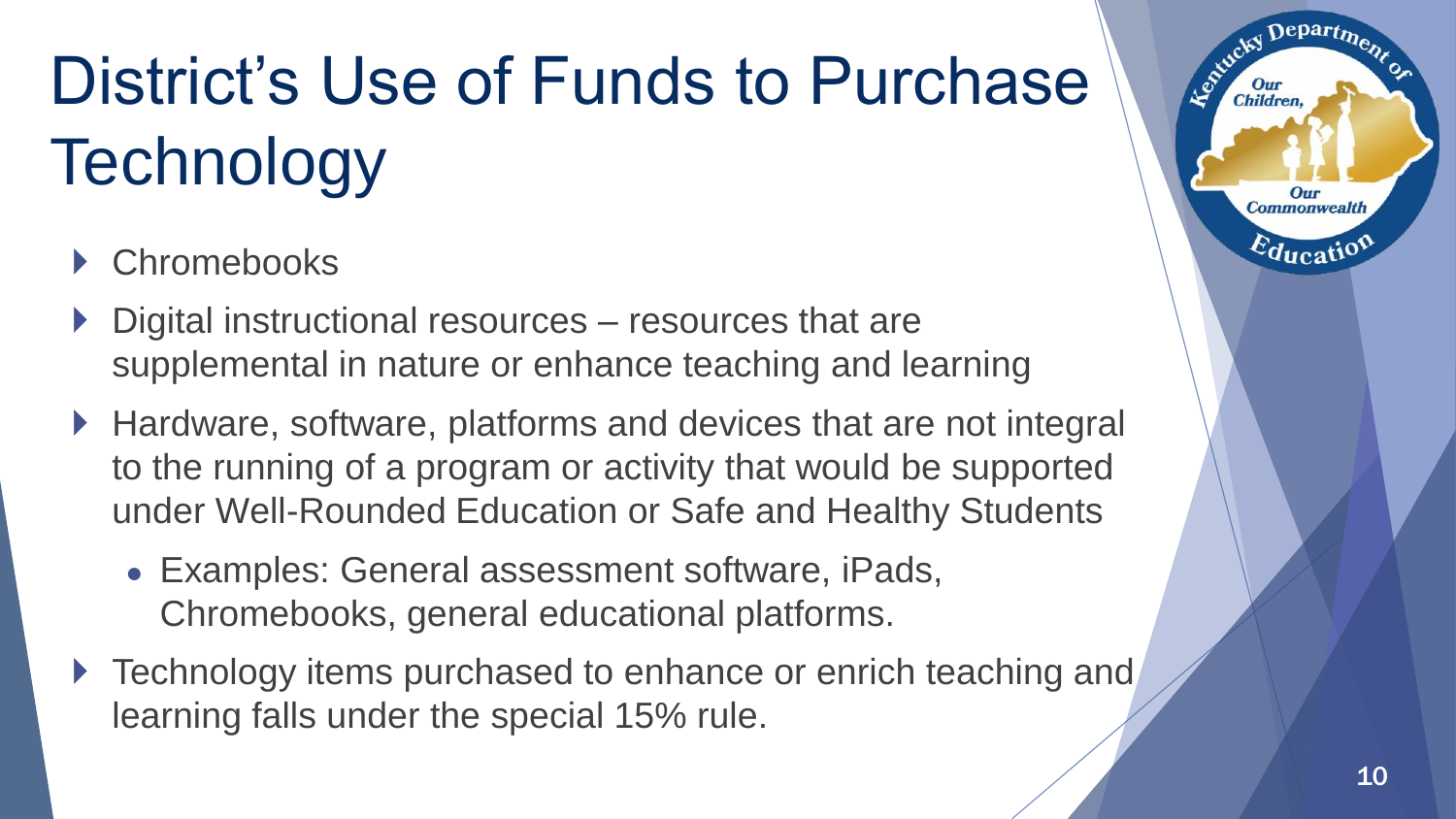### Private Schools and the 15% Rule

- ▶ The special 15% rule applies to private schools
- ▶ Based on the private school's allocation, not district's allocation

 $Depart_{D_{\epsilon}}$ 

Our **Commonwealth** 

 $E_{\text{ducatio}}$ 

Le Child

**Our**<br>Children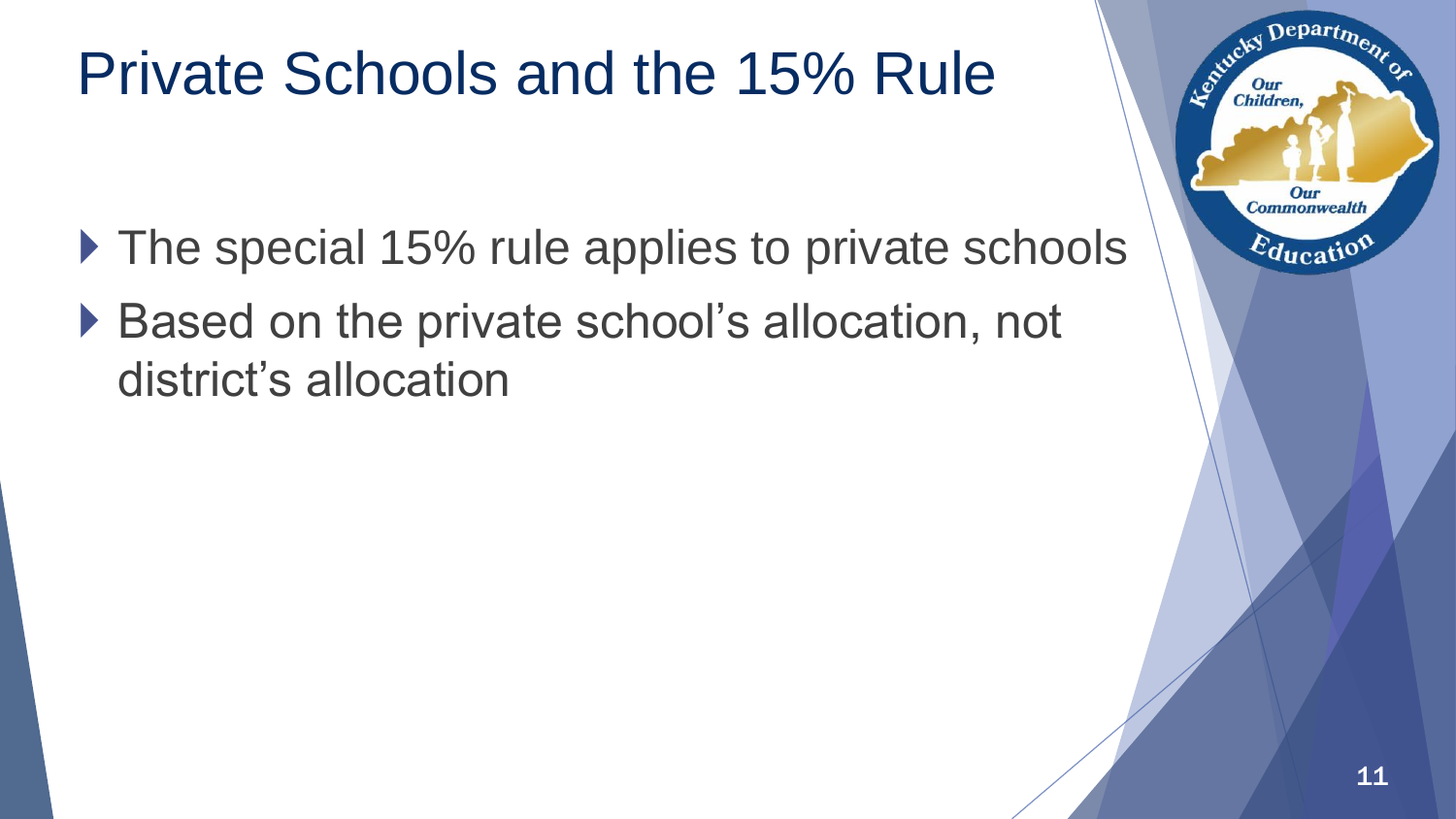### Private Schools – 15% Rule Example

Private School's Allocation: \$2,500

A private school wants to purchase Chromebooks (\$375) and use the rest of their funds for an arts program (\$2,125) (Well-Rounded Education). Not allowable.

A private school wants to participate in the district's PD on implementing blended learning and will hire subs to cover classes and pay a portion of the consultant fees (Effective Use of Technology) (\$2,125) and spend the remaining on iPads (\$375). Allowable.



Legitucky